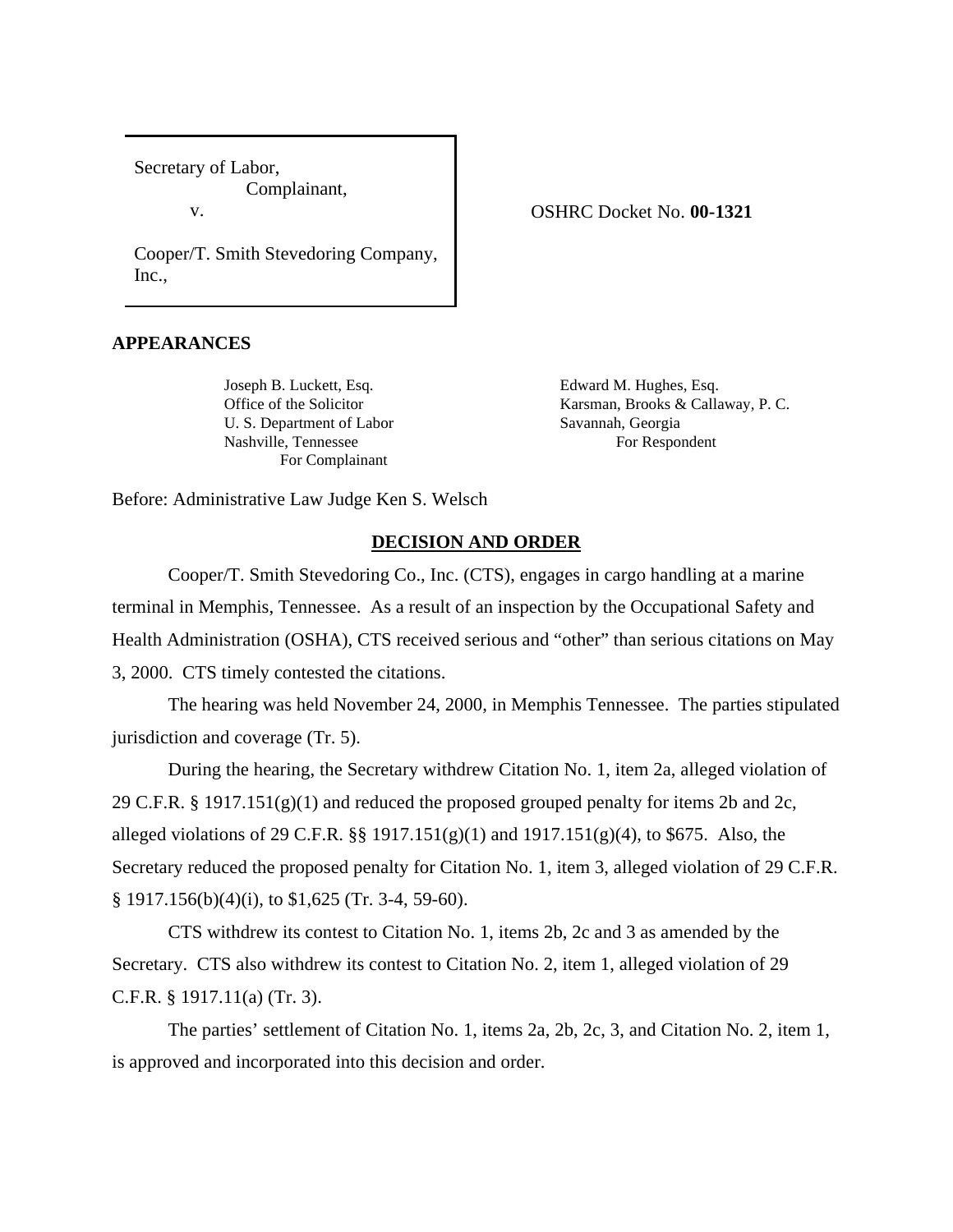The issues remaining in dispute involve Citation No. 1, items 1a and 1b, alleged violations of 29 C.F.R.  $\S$  1917.43(b)(1) for failing to have prior written approval from the manufacturers of forklifts for CTS's installation of paper roll handler and long reach bale clamp attachments. Also, the data plates on the forklifts did not reflect the capacities and operations of the attachments. Items 1a and 1b propose a grouped penalty of \$2,250.

The parties filed post-hearing briefs. An amicus brief was filed in support of CTS's position by the National Maritime Safety Association (NMSA), a national association representing marine terminal operators. CTS argues that the attachments such as the paper roll handler and long reach bale clamp are not modifications affecting the capacity or safety of the forklifts as required by the standard. Manufacturers' prior approval and new data plates are, therefore, not required.

As more fully discussed, the alleged violations as identified in items 1a and 1b are vacated.

### *The Inspection*

CTS is engaged in the business of marine cargo handling and has approximately 550 employees nation wide. In Memphis, Tennessee, CTS manages the cargo handling operations at a marine terminal owned by LITCO (Lash Intermodal Terminal Company). CTS employs 85 employees and operates two shifts at LITCO (Tr. 13-14, 60-61, 171-172).

The LITCO terminal consists of two large warehouses, a barge maintenance area and a canal. Barges are lifted out of the canal by a crane and placed inside a warehouse for cargo loading and unloading (Tr. 13-14). Forklifts are used to move the cargo. CTS has twenty-seven forklifts at LITCO; two 15,000-pound forklifts and twenty-five 9,000-pound forklifts (Tr. 177). CTS employs approximately twenty forklift operators during the day shift and twelve operators during the second shift (Tr. 199-200).

On February 16, 2000, OSHA compliance safety and health officer (CO) Herbert Snapp conducted a comprehensive safety and health inspection of the LITCO terminal (Tr. 15). During the inspection, CO Snapp observed two forklifts manufactured by Eagle Picher and Yale (Exhs. C-1, C-3; Tr. 17, 32). Although he did not see either forklift in operation, there is no dispute that the forklifts regularly operate (Tr. 31, 37, 65, 170-171).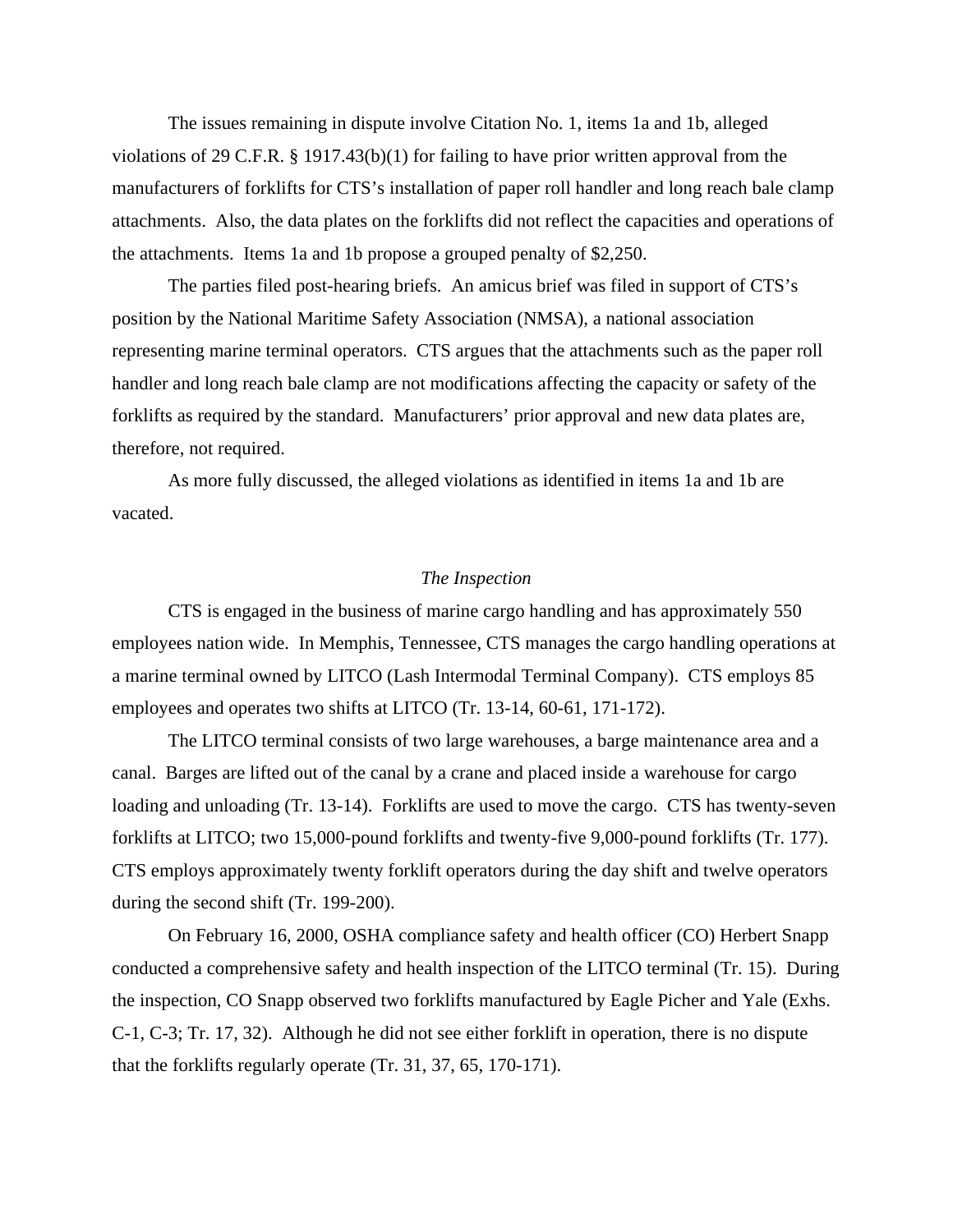The Eagle Picher forklift, located in the main warehouse, has a lift capacity of 15,000 pounds. It was purchased in 1998. During OSHA's inspection, the Eagle Picher forklift was equipped with a paper roll handler attachment (Exhs. C-1, R-8; Tr. 18, 160, 166). The paper roll handler attachment, manufactured by Auramo, is used to pick up rolls of paper for stacking or transportation. It has clamps that open and close on the paper roll (Tr. 19, 67). The clamps can also rotate (Tr. 180). The paper roll handler weighs 2,410 pounds and has a lift capacity of 9,250 pounds (Exh. R-3; Tr. 157, 159-160).

The Yale forklift, located in the Alcoa warehouse, has a rated capacity of 9,000 pounds. During the inspection, the Yale forklift was equipped with a long reach attachment (Exh. C-3; Tr. 32, 173-174). The long reach attachment is used to lift baled items, such as rubber or cloth, by clamps. The clamps are approximately 50 inches long (Tr. 32-33). The long reach attachment weighs 1,800 pounds and has a rated capacity of 6,500 pounds (Exh. R-4; Tr. 70, 161).

There are currently six long reach attachments and six paper roll handlers in use at LITCO (Tr. 169). There are two 15,000 pound forklifts such as the Eagle Picher which have a paper roll handler always attached. The long reach attachment only fits the Yale or similar 9,000 pound forklifts. Two 9,000-pound forklifts such as the Yale are always equipped with long reach attachments. When loading a barge, a long reach attachment is also installed on four other forklifts. It takes about 20 minutes to install a long reach attachment (Tr. 172-174).

The data plates on the Eagle Picher and Yale forklifts contain information on the model, its capacity and reach. According to the data plates, forks which came with the forklifts were installed (Tr. 26, 33, 98-99). The data plates did not reflect that a paper roll handler or long reach attachments were installed. There were separate data plates on the paper roll handler and long reach attachments showing their capacities (Exh. R-6; Tr. 29-30, 68, 180).

There is no dispute that the manufacturers of the Eagle Picher or Yale forklifts had not given prior written approval for the use of the paper roll handler and long reach attachments (Tr. 26-27, 33-34, 92). Other forklifts during OSHA's inspection had correct data plates (Tr. 40-41). Based on his inspection, CO Snapp recommended the serious citation.

After OSHA's inspection, CTS did obtain approval from the manufacturers of the Eagle Picher and Yale forklifts to use the paper roll handler and long reach attachments (Exhs. R-2, R-5; Tr. 102, 108, 157, 163-164)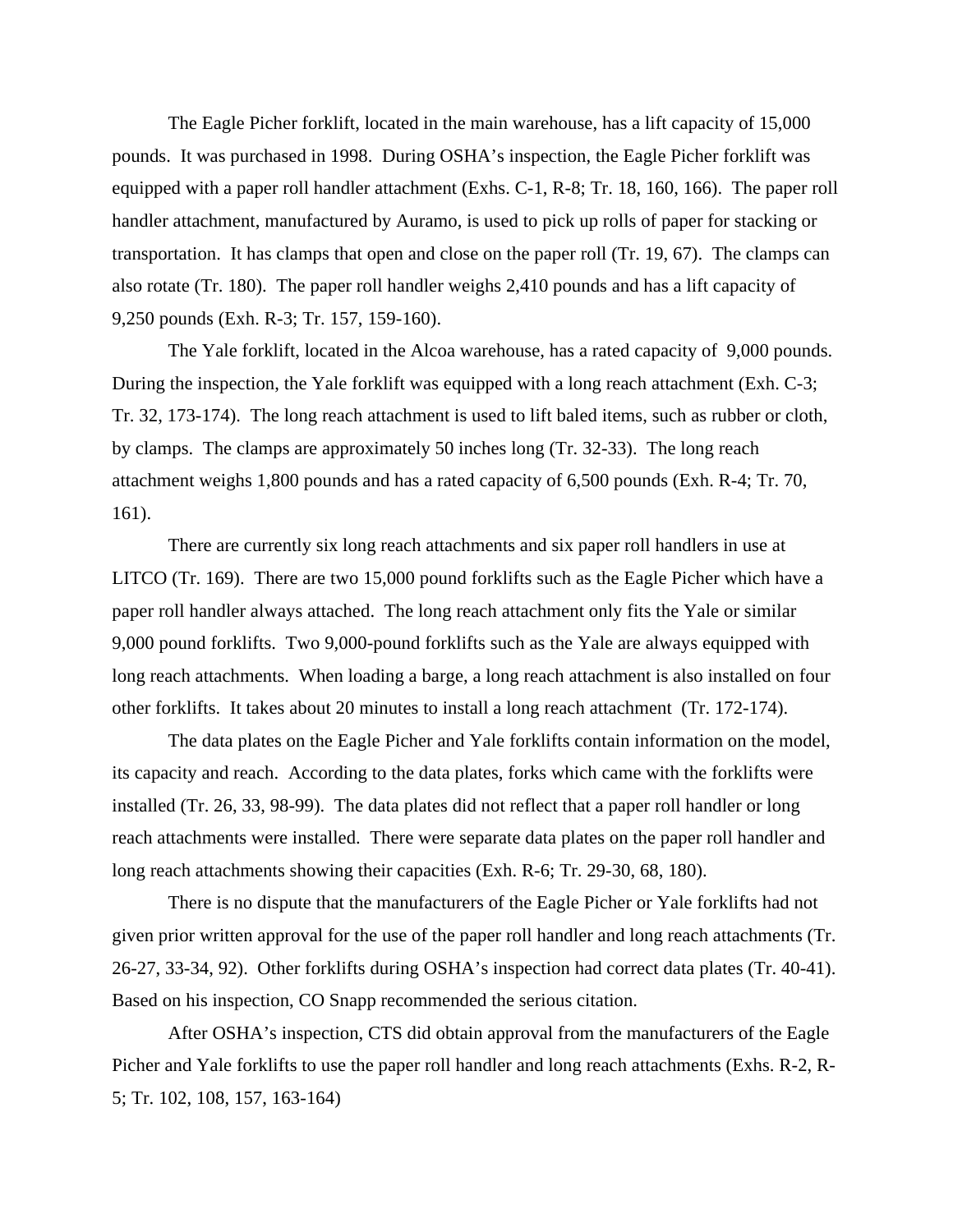#### *Discussion*

The Secretary has the burden of proving a violation.

In order to establish a violation of an occupational safety or health standard, the Secretary has the burden of proving: (a) the applicability of the cited standard, (b) the employer's noncompliance with the standard's terms, (c) employee access to the violative conditions, and (d) the employer's actual or constructive knowledge of the violation (*i.e.,* the employer either knew or, with the exercise of reasonable diligence could have known, of the violative conditions).

*Atlantic Battery Co.,* 16 BNA OSHC 2131, 2138 (No. 90-1747, 1994).

There is no dispute that the marine terminal standards at Part 1917 are applicable to CTS's work at LITCO. Also, CTS does not dispute that it knew that the paper roll handler and long reach attachments were being used on its forklifts and that the forklifts were regularly operated to handle cargo (Tr. 170-171).

### ALLEGED VIOLATION

### Items 1a and 1b - Alleged Serious Violations of § 1917.43(b)(1)

The citation alleges that the paper roll handler and long reach attachments did not have prior written approval from the manufacturers of the forklifts (item 1a). Also, the citation alleges that the information contained on the Eagle Picher and Yale forklifts' data plates did not reflect the use of the paper roll handler and long reach attachments (item 1b).

Section 1917.43(b)(1) provides:

After October 3, 1983, modifications, such as adding counterweights, that might affect the vehicle's capacity or safety shall not be performed without either the manufacturer's prior written approval or the written approval of a professional engineer experienced with the equipment who has consulted with the manufacturer, if available. Capacity, operation and maintenance instruction plates, tags or decals shall be changed to conform to the equipment as modified.

CTS agrees that the Eagle Picher and Yale forklifts are powered industrial trucks within § 1917.43 (Tr. 84). Also, CTS does not dispute that during OSHA's inspection, it did not have written approval from Eagle Picher and Yale to use the paper roll handler or the long reach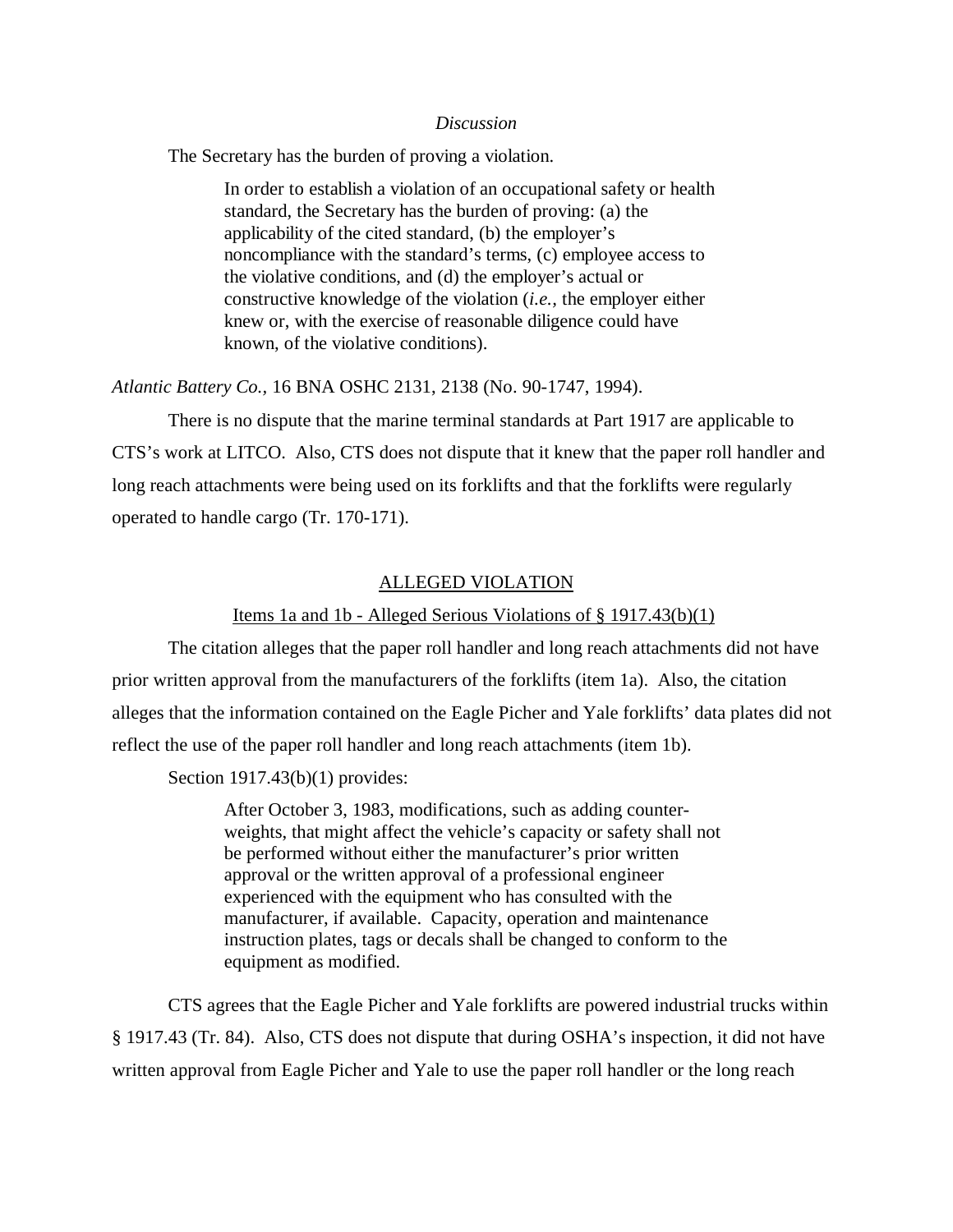attachments. There is also no dispute that the data plates on the forklifts did not reflect the use of the attachments.

The Secretary agrees that the paper roll handler and long reach attachments are within the lifting capacities of the Eagle Picher and Yale forklifts (Tr. 68).

The issue in dispute is whether the paper roll handler and long reach attachments are *"modifications that might affect the vehicle's capacity or safety"* as required by the standard and thus require prior written approval and changed data plates (Tr. 84).

The Secretary argues that the forklifts with front-end attachments such as the paper roll handler and long reach comprise the vehicle (Secretary's Brief, p. 16-17). The attachments are securely fastened to the forklifts. The Secretary asserts that "modification" as used in § 1917.43(b)(1) should be interpreted broadly and include those attachments that "might" affect the capacity of the vehicle. With regard to the data plate, the Secretary argues that § 1917.43(b)(5) requires that the rated capacities of the forklift be visible to the operator. If the rated capacity of the attachment is only on the attachment, the capacity information may be missed by the forklift operator.

CTS argues<sup>1</sup> that unlike counterweights which are referenced in § 1917.43(b)(1), the paper roll handler and long reach are front-end attachments and not modifications. Front-end attachments merely do what the forklift was designed to do -- lift and transport cargo. As long as the attachments are within the lifting capacity of the forklift, CTS asserts that the front-end attachments do not affect the safety and capacity of the forklift.

The marine terminal standards at Part 1917 were promulgated in 1983 and are vertical standards which specifically apply to marine terminals in lieu of other OSHA standards. 48 Fed. Reg. 30886, at 30887-30888 (July 5, 1983). Amendments to Part 1917 have been adopted on serval occasions since 1983. In 1996, OSHA's amendments to Part 1917 were the result of a line-by-line review. 61 Fed. Reg. 9228 (March 7, 1996). Additional amendments were promulgated in 1997, 1998, 1999, and 2000. These amendments did not change § 1917.43(b)(1).

A safety standard such as § 1917.43(b)(1) is generally construed liberally to allow broad coverage in carrying out the congressional intent to provide safe and healthful working

 ${}^{1}$ CTS's feasibility or greater hazard assertions were not raised in the sense of affirmative defenses but were raised to argue that a reasonable interpretation of the standard is consistent with CTS's position (Resp. Brief, p. 8).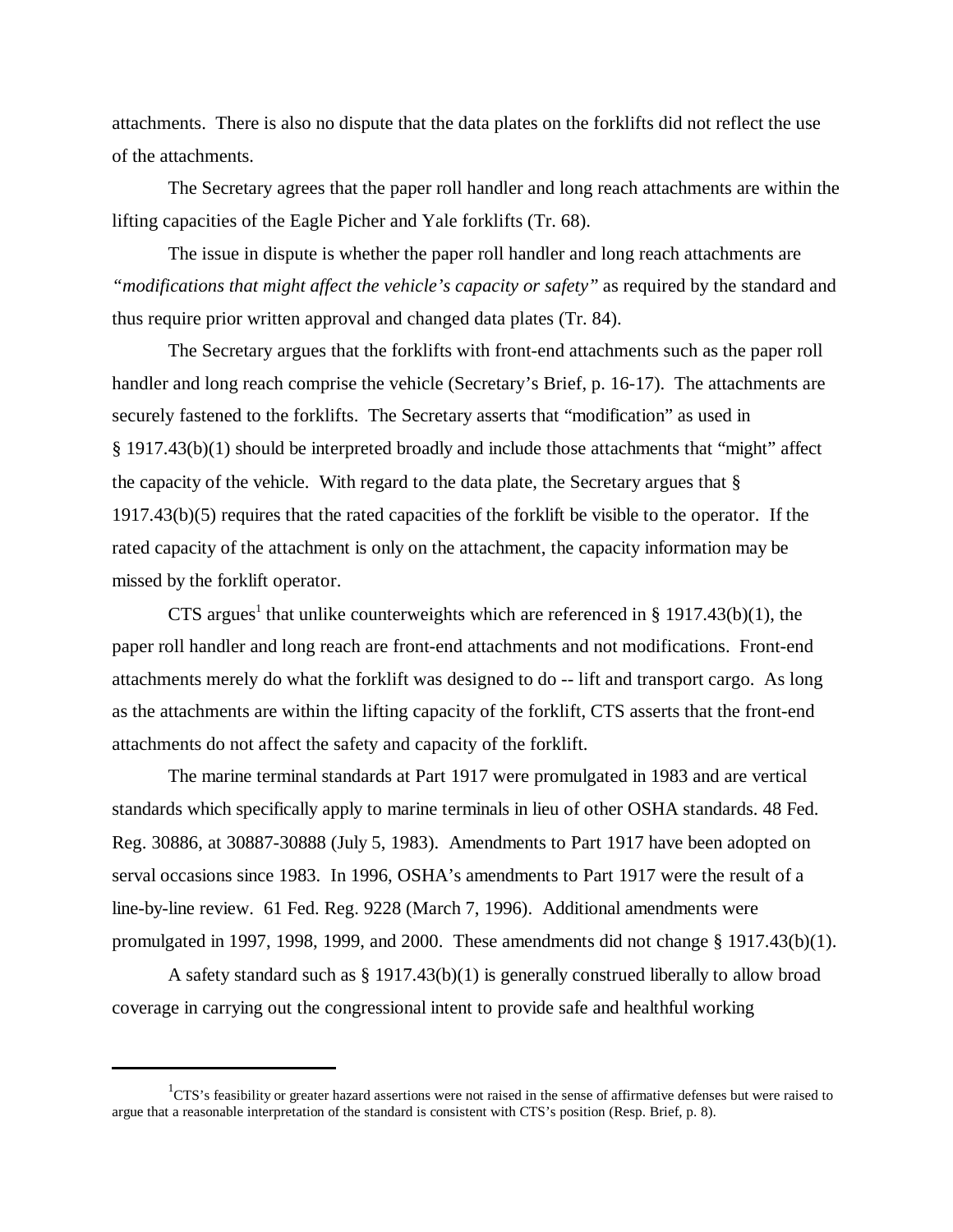conditions. The standard must, however, give an employer fair notice of the conduct it prohibits or requires. *J. A. Jones Construction Co*., 15 BNA OSHC 2201, 2205 (No. 87-2059, 1993). The standard's wording must be interpreted in a reasonable manner consistent with a common sense understanding. *Globe Industries, Inc.*, 10 BNA OSHC 1596, 1598 (No. 77-4313, 1982). The words are to be viewed in context, not in isolation, and judged in light of its application to the facts of the case.

Front-end attachments such as a long reach or a paper roll handler which are undeniably within the lifting capacities of the Eagle Picher and Yale forklifts are not shown by the Secretary to affect the capacity of the forklifts as would adding counterweights. Written approval by the manufacturer or engineer is not required unless a modification is shown to affect the vehicle's capacity or safety.

Part 1917 does not define "modifications" except by the example of counterweights. Counterweights, unlike the paper roll handler and long reach attachments used by CTS, are added to the rear of the forklift for the purpose of increasing the lifting capacity of the forklift. Counterweights are functionally different from front-end attachments. By adding counterweights, various components of the forklift, such as wheels and the frame, may be affected. It may require changes in the forklift's hydraulics and steering (Tr. 217). In such circumstances, the standard is clear that prior written approval of the manufacturer is necessary.

Front-end attachments such as the long reach or paper roll handler, however, are designed to lift and transport cargo similar to the forks which typically come with the forklift. The various front-end attachments allow the forklift to lift and transport specific types of cargo. The use of an attachment such as the long reach and paper roll handler do no more to alter the structural or operational integrity of the forklift itself than does a load within the forklift's capacity.

The general industry standard applicable to powered industrial trucks such as forklifts, 29 C.F.R. § 1910.178(a)(4),<sup>2</sup> has language similar to § 1917.43(b)(1) except it specifically refers to "modifications and additions." There is also no reference to counterweights.

 $2$ Section 1910.178(a)(4) for powered industrial trucks provides:

Modifications and additions which affect capacity and safe operation shall not be performed by the customer or user without manufacturers prior written approval. Capacity, operation, and maintenance instruction plates, tags, or decals shall be changed accordingly.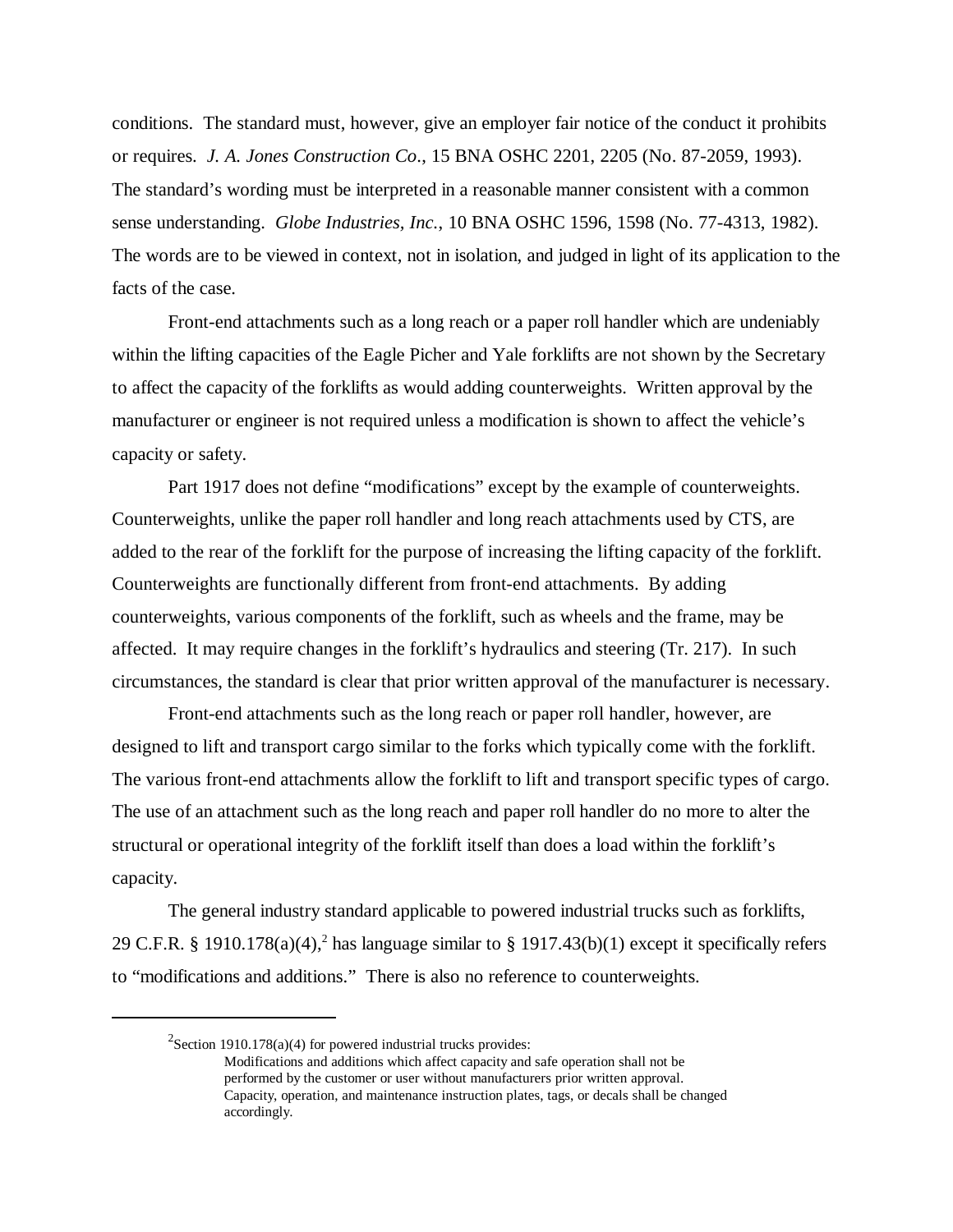The general industry standards have been in existence since 1974, whereas the marine terminal standards were enacted in 1983. The failure to include "additions" in the requirements of § 1917.43(b)(1) and adding the reference to counterweights as an example indicates that the Secretary made a conscious decision to limit the definition of "modification" applicable to marine terminals. Where a term is carefully employed in one place and excluded in another, it should not be implied where excluded. *Diamond Roofing Co., Inc., v. OSHRC*, 528 F.2d 645, 648 (5th Cir. 1976). The fact that the differences exist in the language implies a knowing decision and an express purpose for the difference. Since front-end attachments are not functionally similar to counterweights, the use of an attachment within the capacity of the forklift is not a modification as intended by § 1917.43(b)(1).

Also, the general industry standard applicable to forklifts references "front-end attachments" at § 1910.178(a)(5)<sup>3</sup> and the marine terminal standard at § 1917.2<sup>4</sup> defining "frontend attachments" does not equate them to a modification affecting capacity or safety. The marine terminal standards omit the forklift labeling requirement for "front-end attachments" contained in § 1910.178(a)(5). Nor do the marine terminal standards incorporate those requirements by reference. It is arguable that the term "modification" in  $\S$  1910.178(a)(4) as applied to forklifts in general industry does not include "front-end attachments" within its meaning because the requirements for the latter are stated separately. If so, OSHA cannot apply a different meaning for use in § 1917.43. However, it is noted that at least one Administrative Law Judge has included an attachment (fork extensions) within the meaning of modification under the general industry standard, § 1910.178(a)(4). *See Caterpillar Tractor Company*, 1979 CCH OSHD ¶ 23,950 (No. 79-2301-E, 1979).

<sup>4</sup> Section 1917.2 defines "front-end attachments" to mean:

 $3$  Section 1910.178(a)(5) provides:

If the truck is equipped with front-end attachments other than factory installed attachments, the user shall request that the truck be marked to identify the attachments and show the approximate weight of the truck and attachment combination at maximum elevation with load laterally centered.

<sup>&</sup>quot;various devices, such as roll clamps, rotating and sideshifting carriages, magnets, rams, crane arms or booms, load stabilizers, scoops, buckets and dumping bins, attached to the load end for handling lifts as single or multiple units."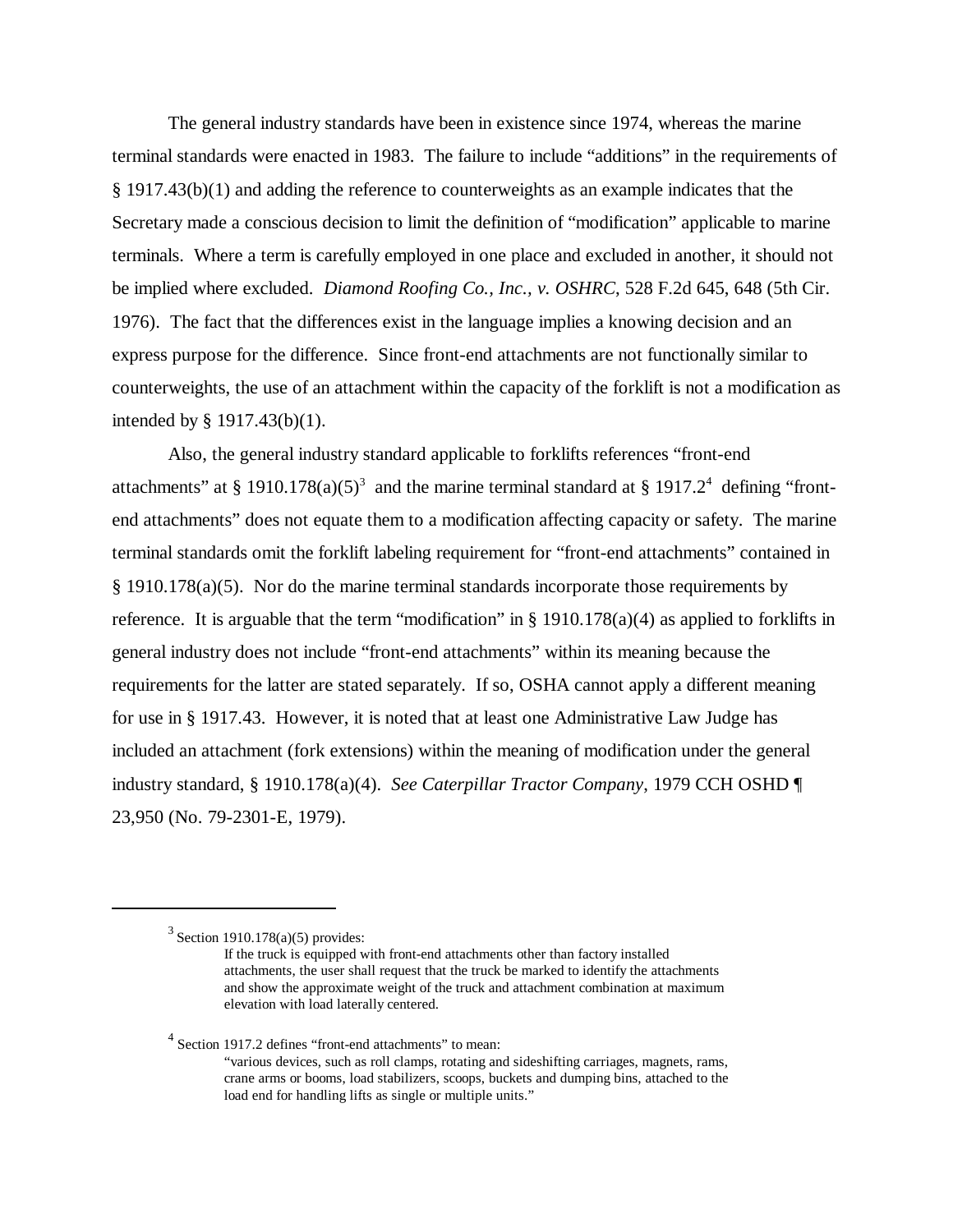In addition to not affecting the forklift's capacity, the Secretary failed to show the attachments affecting the forklift's safety. The Secretary contends that the use of an attachment that is within the capacity of the forklift affects safety because the forklift then does not have an accurate data plate (Tr. 9, 135). However, § 1917.43(b)(1) does not require a change in the data plate until a modification affecting capacity or safety is performed. The standard only requires the change in the data plates when a modification has been made that affects safety.

Modifications that do not potentially affect capacity or safety do not require prior approval or corrected data plates. Not all alterations to a forklift trigger § 1917.43(b)(1) and require a new data plate (Tr. 135). Ronald Signorino, a former manager of OSHA's Office of Maritime Standards, who developed the marine terminal standards, testified that  $\S 1917.43(b)(1)$ was never intended to apply to a proper front-end attachment within the forklift's capacity (Tr. 213-214).

Even if the intention had been for the marine terminal standard to apply to a proper frontend attachment, the standard does not state that clearly and a finding of a violation is not appropriate. A regulation cannot be construed to mean what the agency intended but did not adequately express. *Id.* at 648*.*

The standard requires that modifications "that might affect the vehicle's capacity or safety" require prior manufacturer's approval. The Secretary failed to show that the long reach or the paper roll handler attachments used by CTS possibly affected the forklifts' capacity or safety. Both attachments were undeniably within the capacity of the forklifts.

Items 1a and 1b are vacated.

## **FINDINGS OF FACT AND CONCLUSIONS OF LAW**

The foregoing decision constitutes the findings of fact and conclusions of law in accordance with Rule 52(a) of the Federal Rules of Civil Procedure.

#### **ORDER**

Based upon the foregoing decision, it is ORDERED: